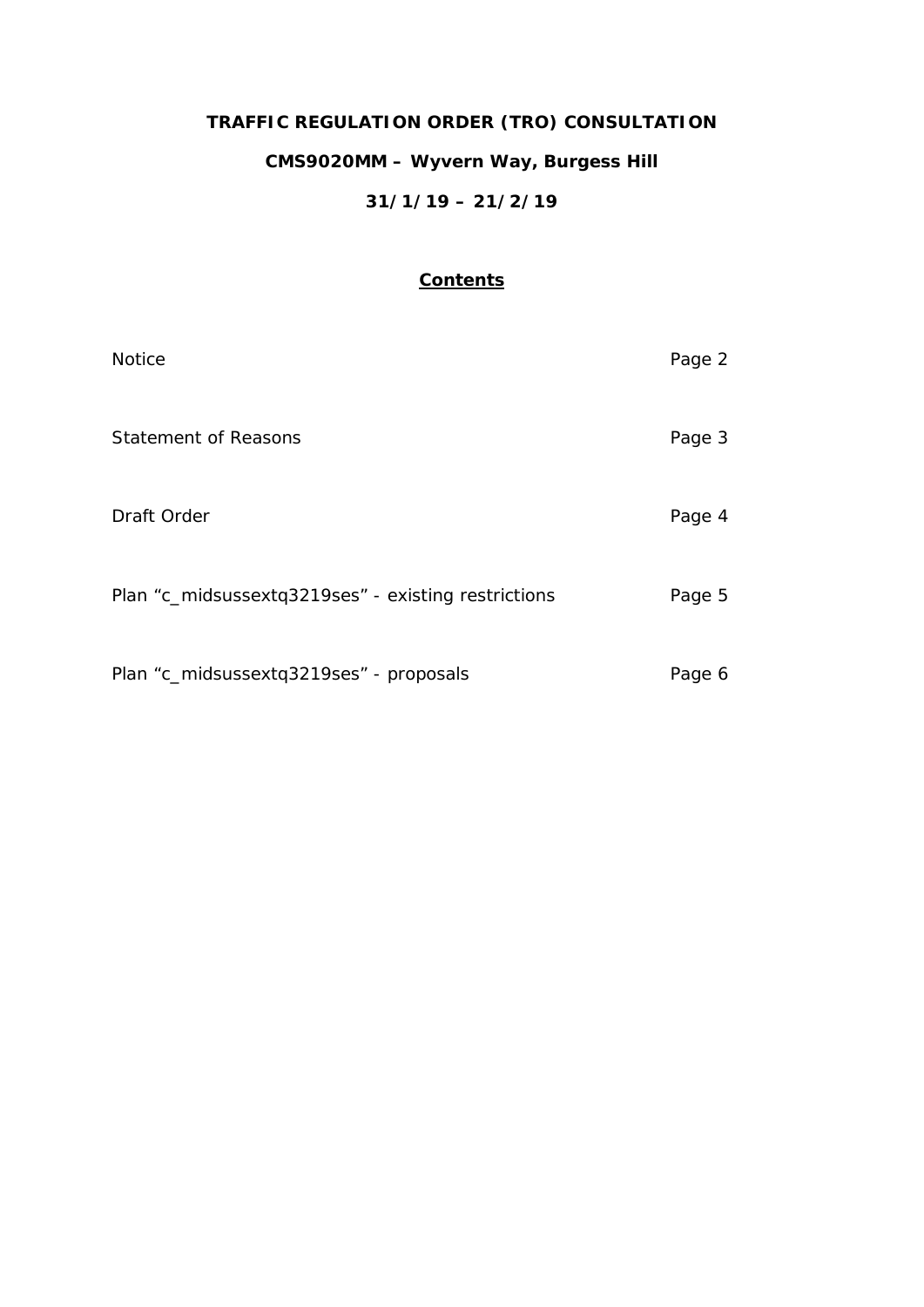#### **West Sussex County Council (Mid Sussex District) (Parking Places & Traffic Regulation) (Consolidation No.2) Order 2006)**

### **(Burgess Hill: Wyvern Way Amendment) Order 2019**

NOTICE is hereby given that West Sussex County Council proposes to make a permanent Traffic Regulation Order under the provisions of the Road Traffic Regulation Act 1984, the effect of which will be to introduce a loading bay for goods vehicles only in a layby on the northern side of Wyvern Way in Burgess Hill.

Full details of the proposals in this notice can be viewed on our website at www.westsussex.gov.uk. The website includes a response form for any comments or objections.

The documents may also be inspected at County Hall Chichester, during normal office hours, and at Burgess Hill Library, The Martletts, Burgess Hill during normal library opening hours.

Any comments or objections about the proposal must be received before 21 February 2019. These may be submitted via the response form on the website mentioned above, by e-mail to [tro.team@westsussex.gov.uk](mailto:tro.team@westsussex.gov.uk) or in writing to TRO Team, West Sussex County Council, The Grange, Tower Street Chichester, PO19 1RH. For legal reasons, only correspondence including a full name and address will be considered. Please quote reference CMS9020-MM in all correspondence.

Dated this 31st day of January 2019. Director of Law & Assurance, County Hall, Chichester.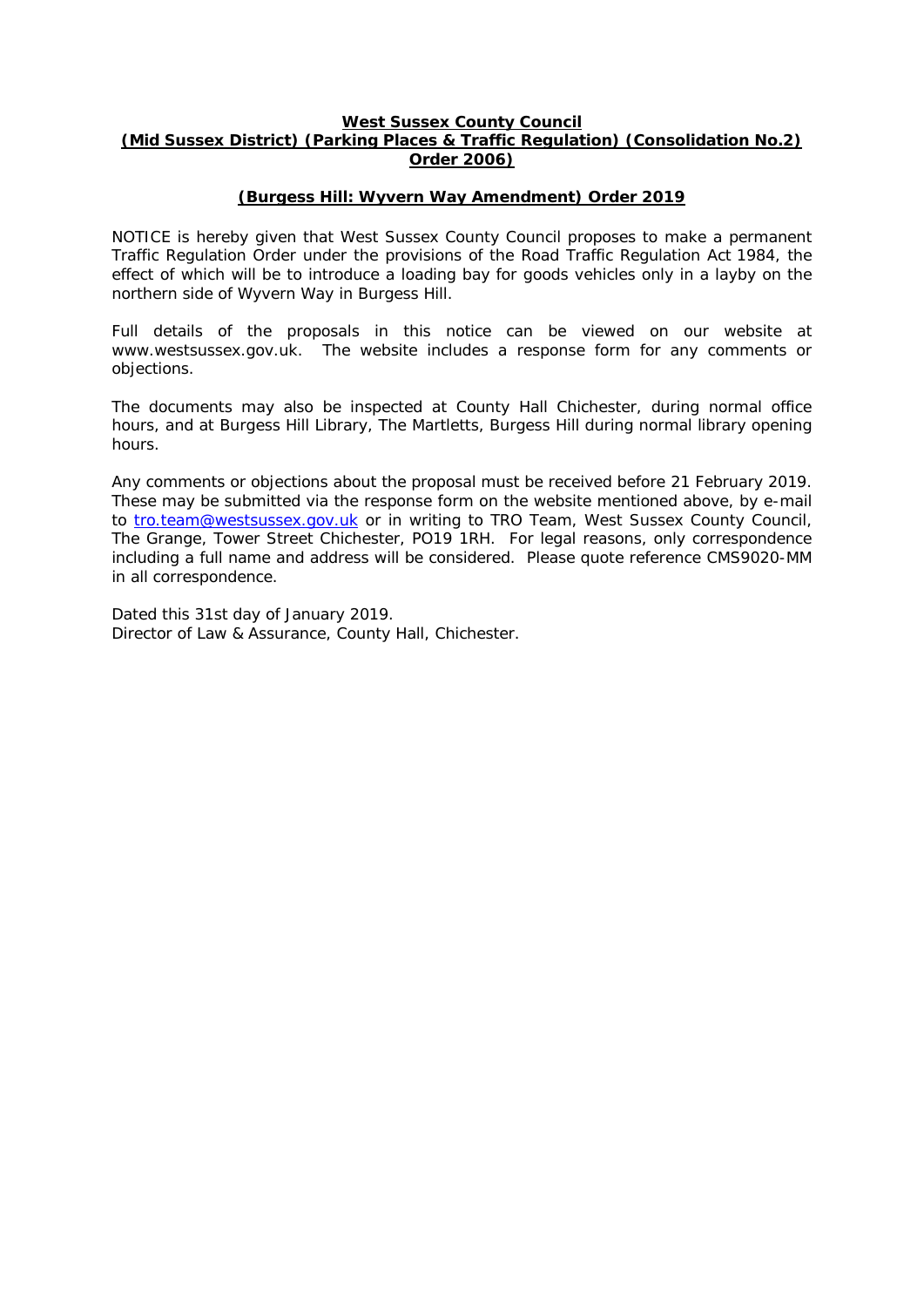#### **West Sussex County Council (Mid Sussex District) (Parking Places & Traffic Regulation) (Consolidation No.2) Order 2006)**

#### **(Burgess Hill: Wyvern Way Amendment) Order 2019**

#### **STATEMENT OF REASONS FOR PROPOSING TO MAKE THE ORDER**

West Sussex County Council proposes to make a permanent Traffic Regulation Order that will introduce a loading bay for goods vehicles only in a layby on the northern side of Wyvern Way in Burgess Hill.

Wyvern Way is a new road being built within the new Kings Weald Development in Burgess Hill. A retail unit is being built on the northern side of Wyvern Way with a layby intended to provide a safe space for deliveries to the shops. The new restriction is intended to ensure this layby is available for use by delivery vehicles throughout the day reducing the likelihood of these vehicles parking in other locations where an obstruction might be caused.

The new Order is therefore proposed to improve the amenities of the area through which the affected length of road runs.

The attached drawing, numbered TQ3219SES shows the length of road affected by the proposed Order.

Director of Law & Assurance 20 December 2018

CMS9020-MM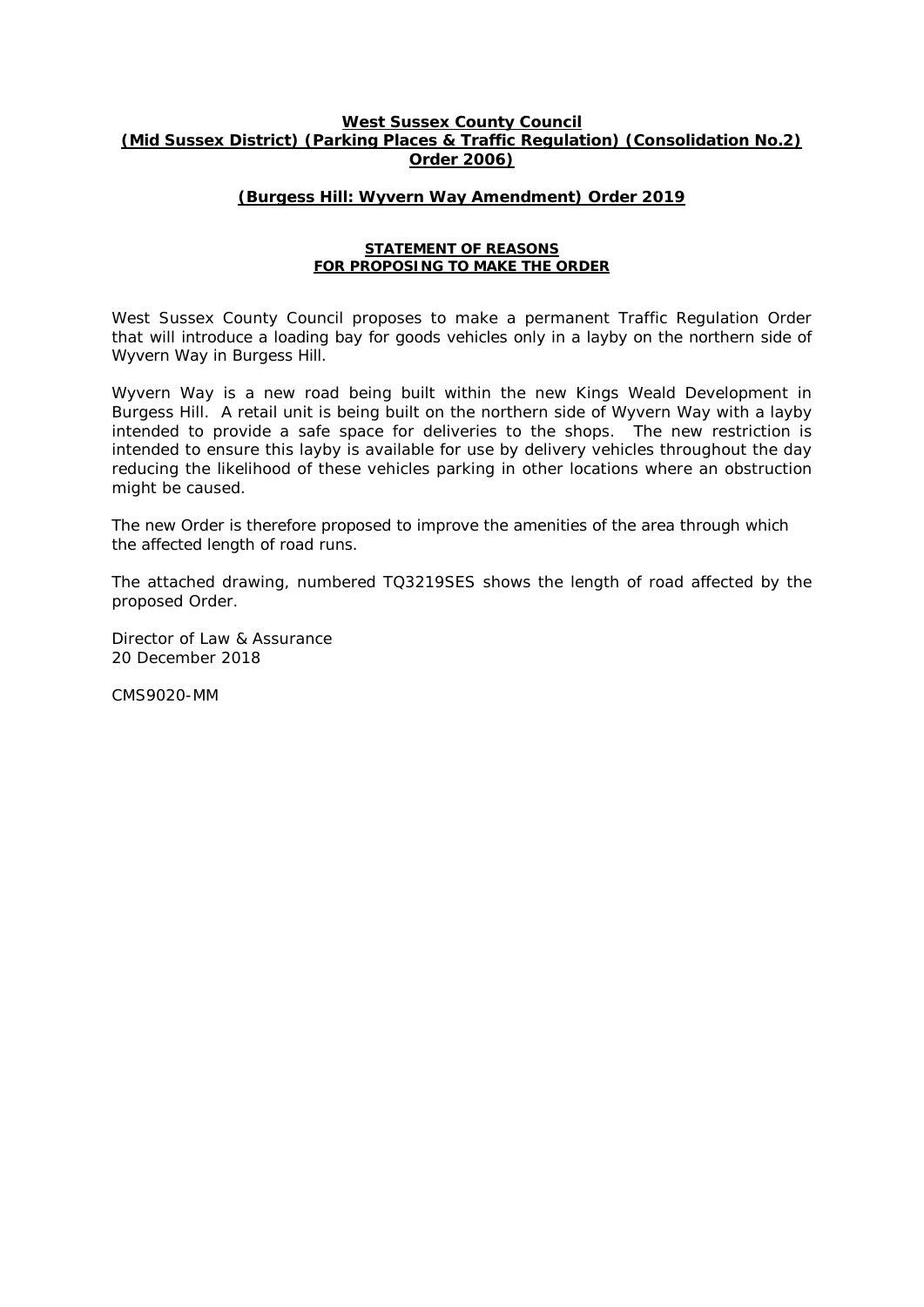#### **WEST SUSSEX COUNTY COUNCIL ((MID SUSSEX DISTRICT) (PARKING PLACES & TRAFFIC REGULATION) (CONSOLIDATION NO.2) ORDER 2006)**

## **(BURGESS HILL: WYVERN WAY AMENDMENT) ORDER 2019**

West Sussex County Council in exercise of their powers under Sections 1 (1) 2 (1) and (2), 4 (2), 45, 46, 49 and 53 and Part IV of Schedule 9 of the Road Traffic Regulation Act 1984 ("the Act") as amended and of all other enabling powers and after consultation with the Chief Officer of Police in accordance with Part III of Schedule 9 to the Act hereby make the following Order: -

- 1. This Order shall come into operation on the \*\*\*\*\* day of \*\*\*\*\*\* 2019 and may be cited as "West Sussex County Council ((Mid Sussex District) (Parking Places & Traffic Regulation) (Consolidation No.2) Order 2019) (Burgess Hill: Wyvern Way Amendment) Order 2019".
- 2. The "West Sussex County Council (Mid Sussex District) (Parking Places & Traffic Regulation) (Consolidation No.2) Order 2006" is hereby amended by the insertion of the plan specified in the Schedule to this Order, attached hereto.

#### **SCHEDULE Plan to be Inserted**

TQ3219SES (Issue Number 1)

| THE Common Seal of THE<br>WEST SUSSEX COUNTY COUNCIL<br>was hereto affixed the |      |  |
|--------------------------------------------------------------------------------|------|--|
| day of                                                                         | 2019 |  |
|                                                                                |      |  |
| <b>Authorised Signatory</b>                                                    |      |  |

CMS9020-MM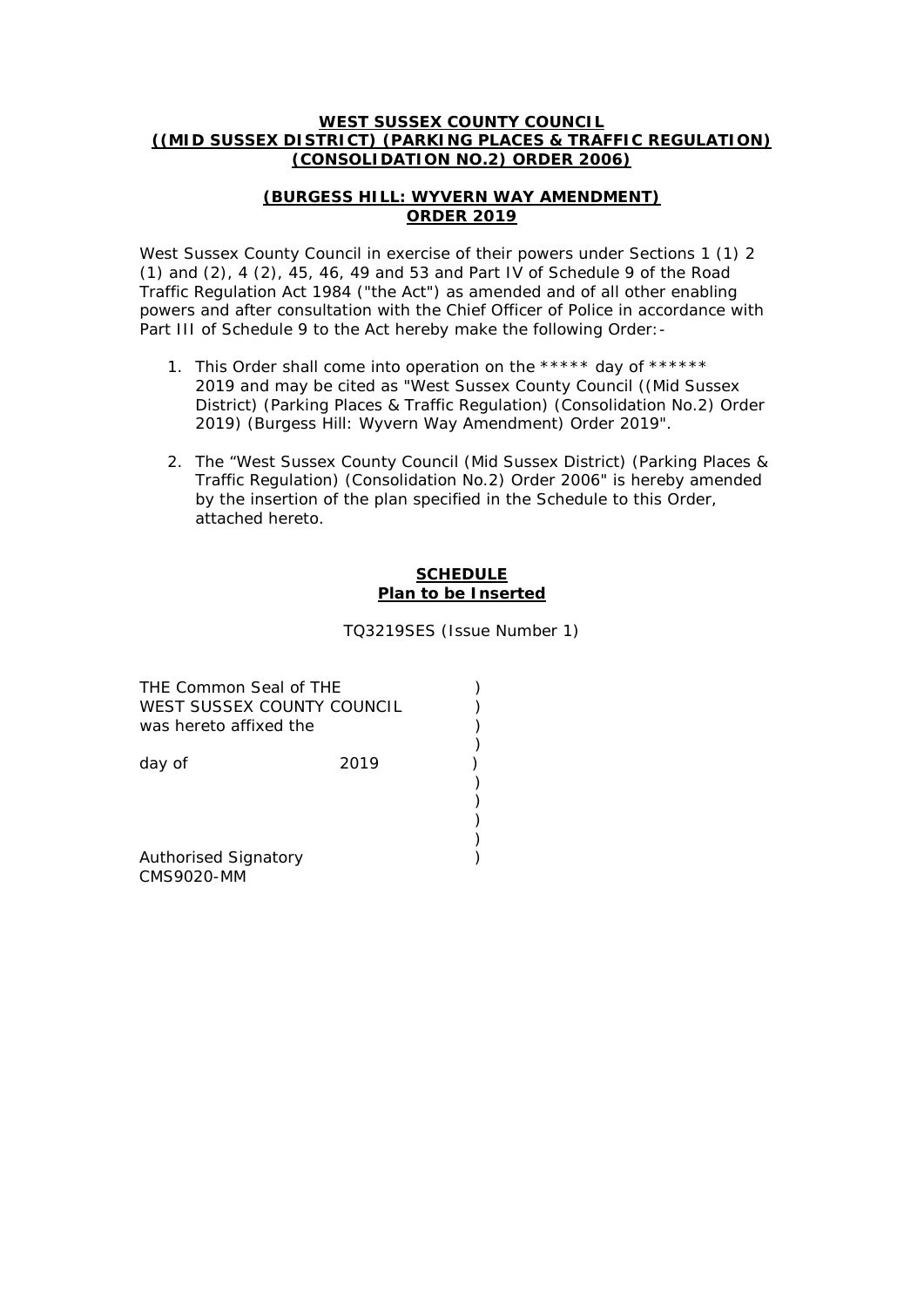